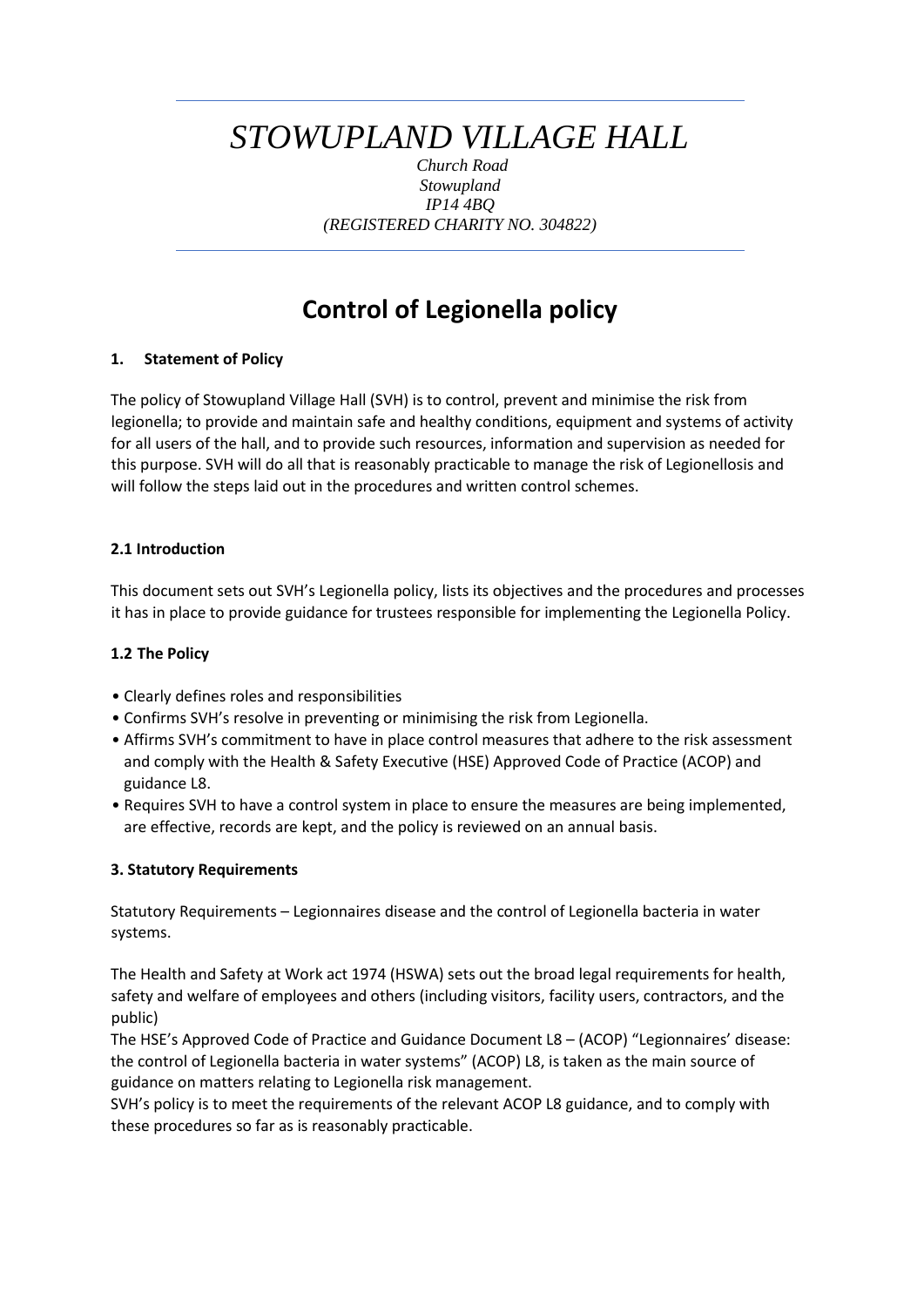### **4. Implementation**

This policy defines the main objectives, procedures, and processes that SVH will put in place. This policy defines the roles and responsibilities for the Trustees, any nominated

Responsible Persons and other persons involved in the management and maintenance of the water services. The policy confirms SVH's efforts towards preventing and minimising the risk from Legionella bacteria and the commitment to conducting risk assessments and risk assessment reviews.

It defines the control measures that SVH will put in place to demonstrate compliance to the ACOP L8 as far as reasonably practicable. Control systems will be put in place to ensure suitable records are maintained and all measures implemented are effective.

The management of the risk from Legionella bacteria will be a continuous commitment involving a risk assessment review programme and routine maintenance tasks.

#### **4.1 Responsibility**

The trustees are the responsible persons with regards to Legionella.

The day-to-day management of Legionella prevention is the responsibility of the trustees and any appointed contractors.

#### **5. Objectives**

SVH commit to the following –

- Conducting a risk assessment
- Reviewing risk assessments at least annually
- Preparing a Generic Control Scheme this should consider the measures identified in all the risk assessments conducted thus far with the view to prevent or minimise the risk of exposure to Legionella bacteria.
- Implement the Control Scheme manage and implement measures as detailed under the control scheme.
- Management and Records Control implement a monitoring and recording procedure to ensure that measures put in place are adequate, effective, and well documented.
- Communicate this policy and relevant information to all trustees, contractors, subcontractors, and any other interested parties.

#### **6. Review**

Review this policy at least annually or when new legislation requires this policy to be updated. Review of this policy should also occur when there is a change in organisation or loss of key personnel.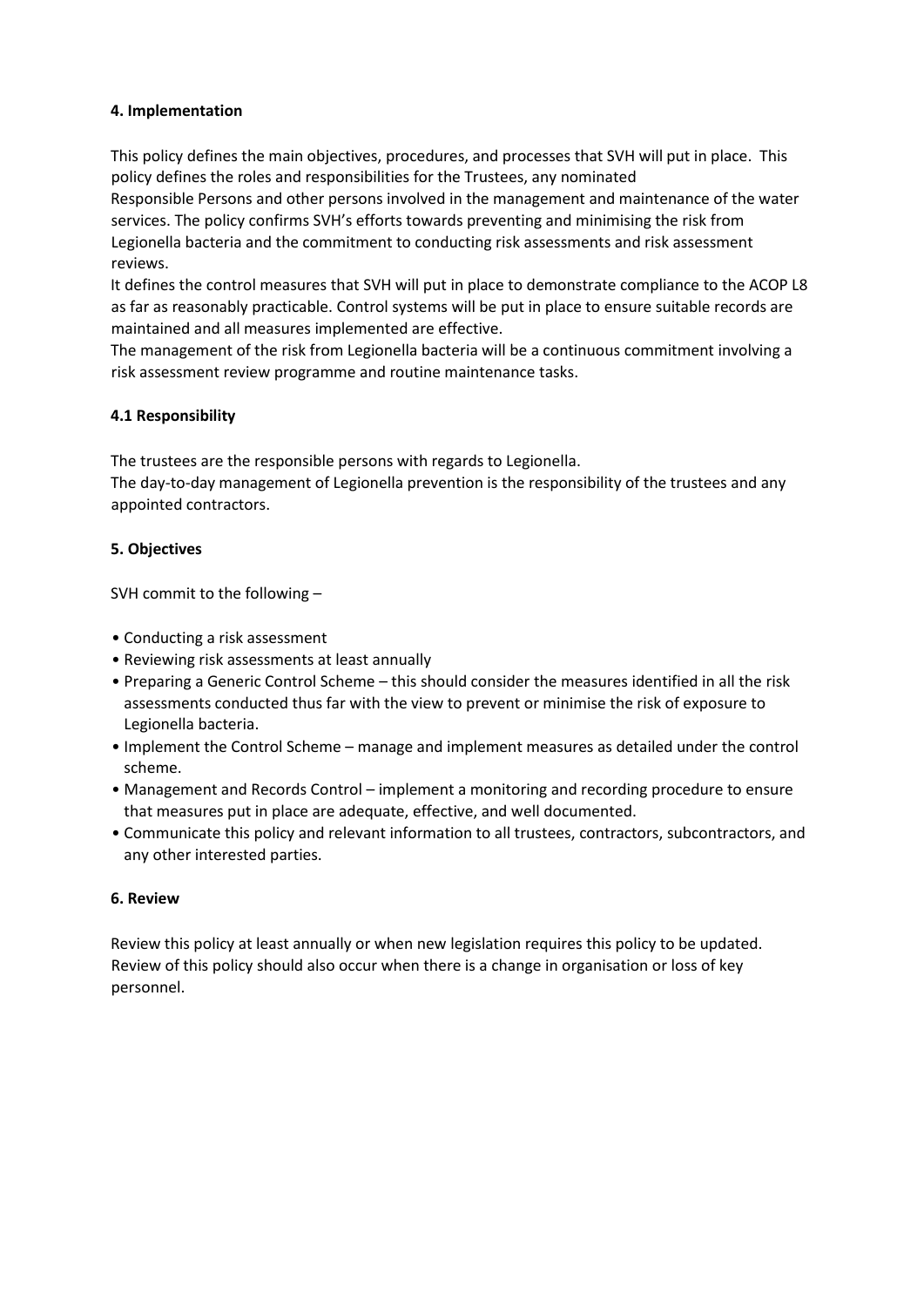### **Legionella Management Plan**

#### **What is legionella?**

Legionella bacteria is commonly found in water. The bacteria multiply where temperatures are between 20-45°C and nutrients are available. The bacteria are dormant below 20°C and do not survive above 60°C.

Legionnaires' disease is a potentially fatal type of pneumonia, contracted by inhaling airborne water droplets containing viable Legionella bacteria. Such droplets could be created by any of the village halls hot and cold-water outlets in the kitchen or toilets.

#### **Temperature Control**

The primary method used to control the risk from Legionella is water temperature control. Water services should be operated at temperatures that prevent Legionella growth:

- Hot water storage cylinders (calorifiers) should store water at 60°C or higher
- Hot water should be distributed at 50°C or higher (thermostatic mixer valves need to be fitted as close as possible to outlets, where a scald risk is identified).
- Cold water should be stored and distributed below 20°C.

#### **Routine Checks**

A Competent person should routinely check, inspect, and clean the system, in accordance with an agreed management plan.

Outlets (furthest and closest to each tank or cylinder) should be identified for monthly checking of the distribution temperatures. Hot water storage cylinder temperatures should also be checked monthly. The Air Source Heating system allows for this to be carried our remotely and a graph showing temperature peaks is available upon request.

#### **Procedure**

1. If the water system has been temporarily closed (more than 6 days), the following steps should be carried out well in advance of the water service returning to use:

● Pasteurise the hot water system against Legionella. a manual purge of the system will be required.

2. It is assumed that all taps and outlets throughout the building will be used sufficiently often to satisfy all legal requirements. However, where outlets are used infrequently or after a period of closure, they should be run/flushed for at least 3 minutes once a week.

3. Stowupland Village Hall has no cold-water storage facilities; all cold water is supplied on demand from the main supply.